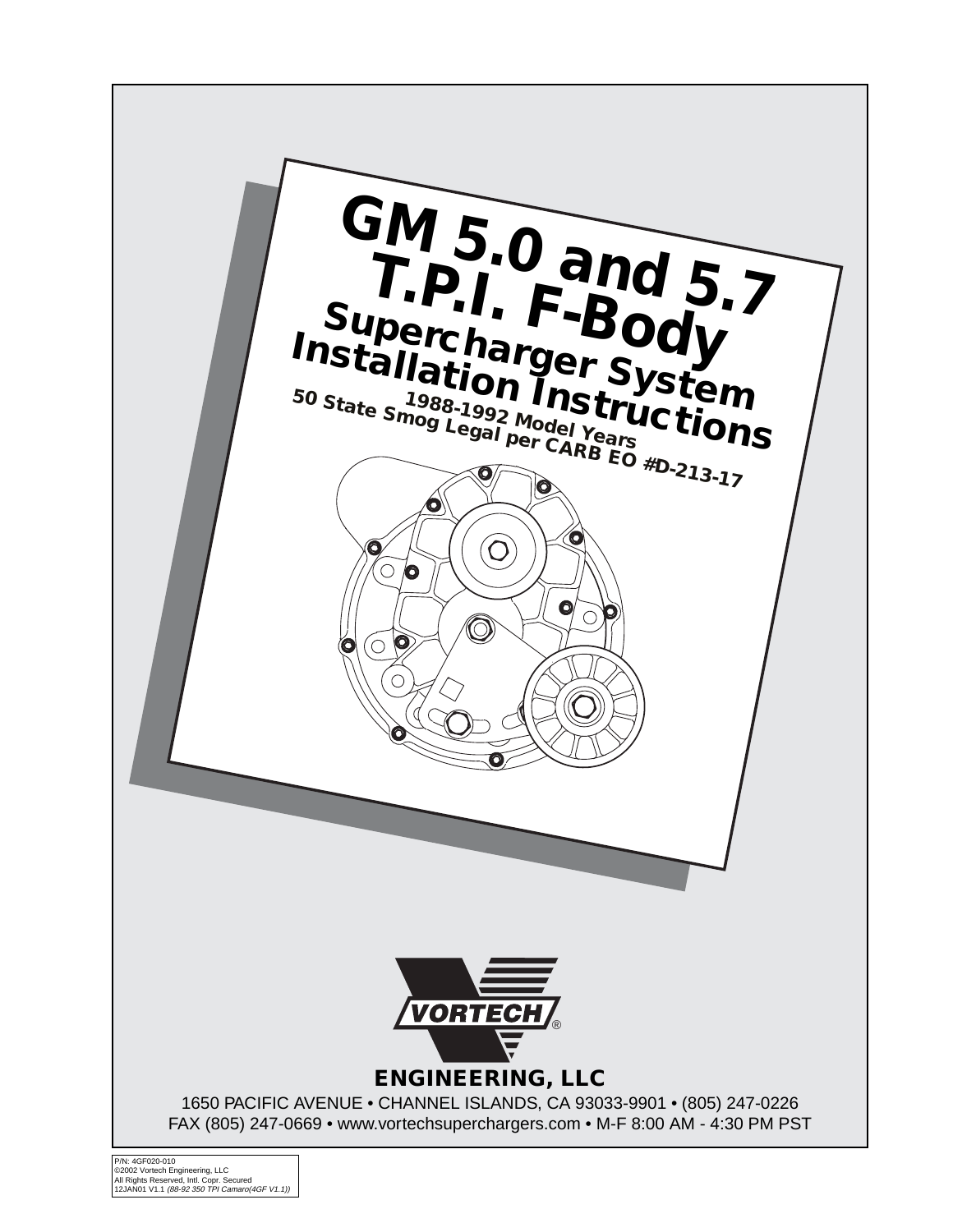# **FOREWORD**

Proper installation of this supercharger kit requires general automotive mechanic knowledge and experience. Please browse through each step of this instruction manual prior to beginning the installation to determine if you should refer the job to a professional installer/technician. Please call Vortech Engineering for installers in your area.

### **© 2001 VORTECH ENGINEERING, LLC**

All rights reserved. No part of this publication may be reproduced, transmitted, transcribed, or translated into another language in any form, by any means without written permission of Vortech Engineering, LLC.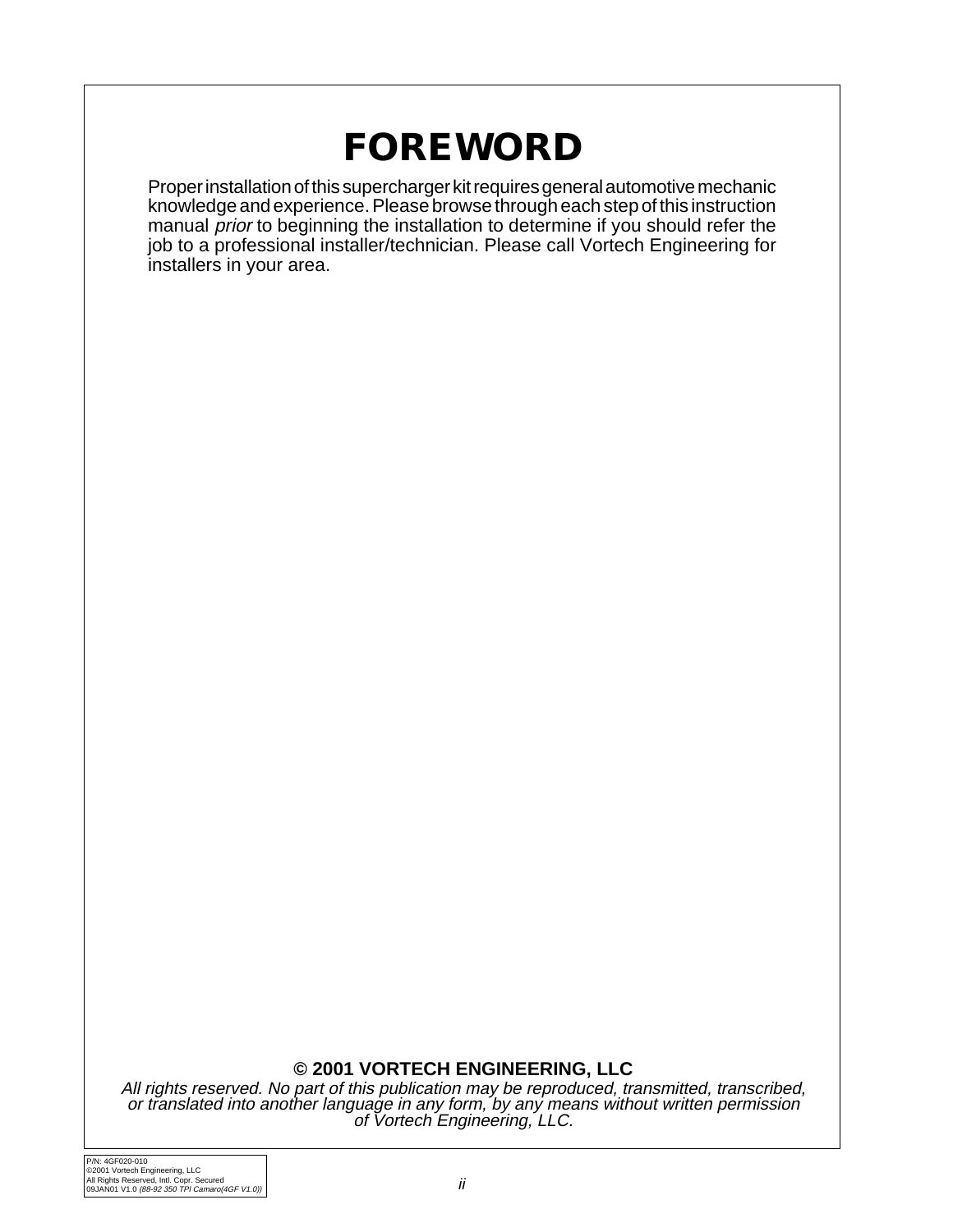# **Table Of Contents**

| 1 <sub>1</sub> |  |  |  |  |  |  |
|----------------|--|--|--|--|--|--|
| 2.             |  |  |  |  |  |  |
| 3.             |  |  |  |  |  |  |
| 4.             |  |  |  |  |  |  |
| 5.             |  |  |  |  |  |  |
| 6.             |  |  |  |  |  |  |
| 7 <sub>1</sub> |  |  |  |  |  |  |
| 8.             |  |  |  |  |  |  |
| 9.             |  |  |  |  |  |  |
| 10.            |  |  |  |  |  |  |
| 11.            |  |  |  |  |  |  |
| 12.            |  |  |  |  |  |  |
| 13.            |  |  |  |  |  |  |
| 14.            |  |  |  |  |  |  |
| 15.            |  |  |  |  |  |  |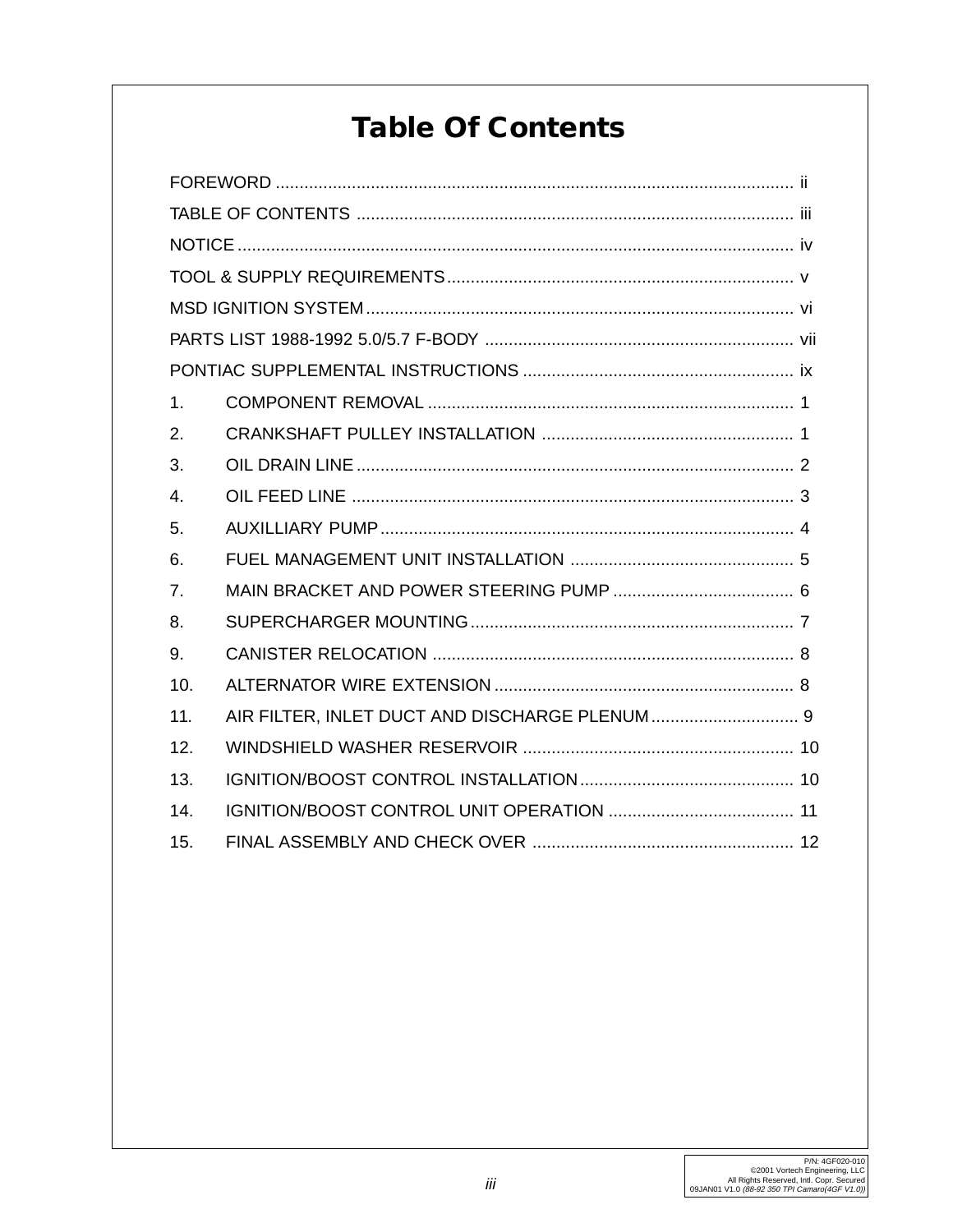# **NOTICE**

This product is protected by state common law, copyright and/or patent. All legal rights therein are reserved. The design, layout, dimensions, geometry, and engineering features shown in this product are the exclusive property of Vortech Engineering,LLC. This product may not be copied or duplicated in whole or part, abstractly or fundamentally, intentionally or fortuitously, nor shall any design, dimension, or other information be incorporated into any product or apparatus without prior written consent of Vortech Engineering,LLC.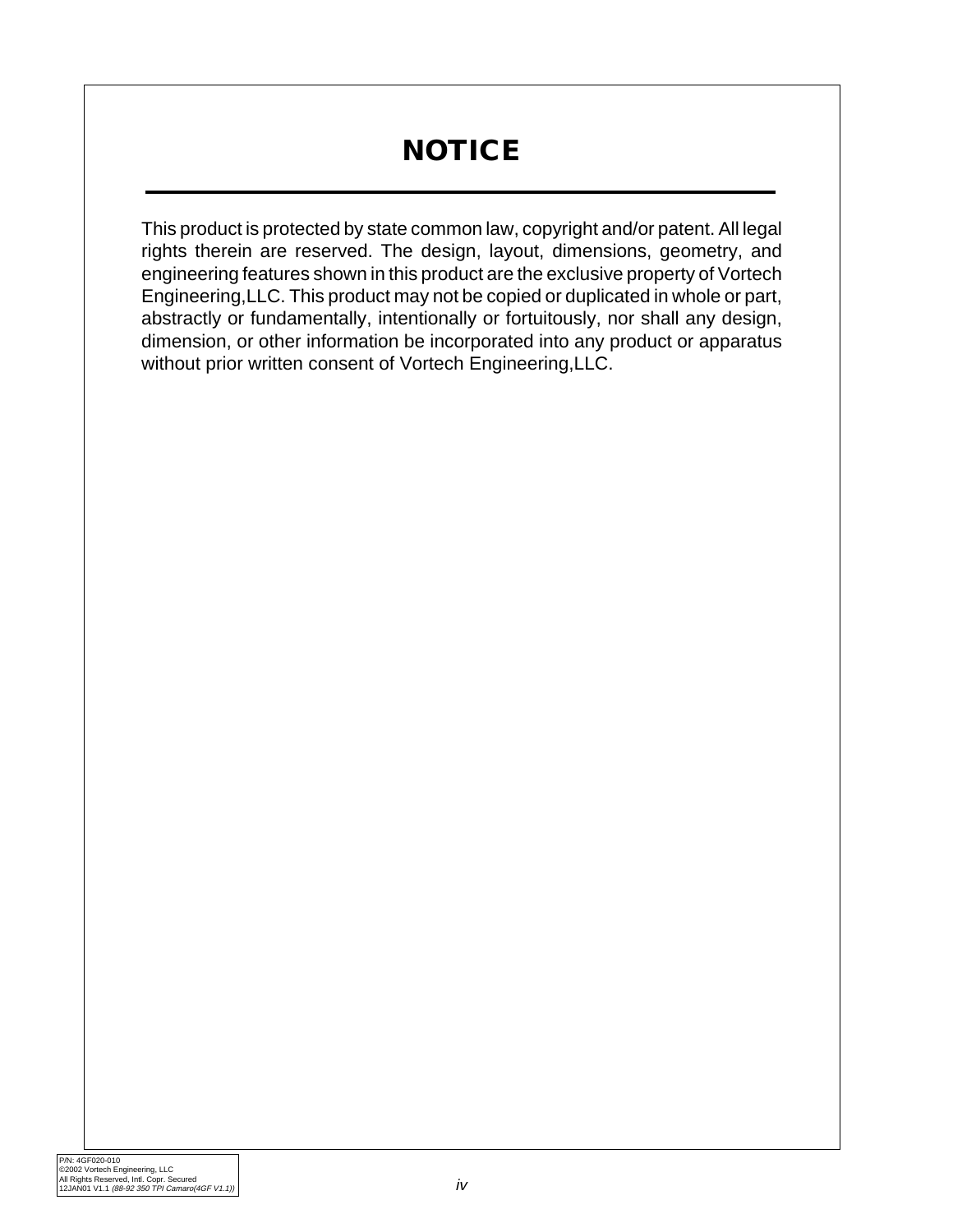# **1988 - 1992 GM 5.0 AND 5.7 F-BODY Installation Instructions**

**50 State Smog Legal, as per CARB EO #D-213-17**

#### **Congratulations on selecting the best performing and best backed automotive supercharger available today... the VORTECH® V-2® supercharger!**

**Before beginning this installation, please read through this entire instruction booklet and the Street Supercharger System Owner's Manual which includes the Limited Warranty Program and the Warranty Registration form and return envelope.**

Vortech supercharger systems are performance improving devices. In most cases, increases in torque between 30-35% and horsepower between 35-45% can be expected with the boost levels specified by Vortech Engineering. This product is intended for use on healthy, well maintained engines. Installation on a worn-out or damaged engine is not recommended and may result in failure of the engine as well as the supercharger. **Vortech Engineering is not responsible for engine damage.**

Installation on new vehicles will not harm or adversely affect the break-in period so long as factory break-in procedures are followed.

#### **For best performance and continued durability, please take note of the following key points:**

- 1. Use only premium grade fuel 92 octane or higher (R+M/2).
- 2. The engine must have stock compression ratio.
- 3. If the engine has been modified in any way, check with Vortech prior to using this product.
- 4. Always listen for any sign of detonation (pinging) and discontinue hard use (no boost) until problem is resolved.
- 5. Perform an oil and filter change upon completion of this installation and prior to test driving your vehicle. Thereafter, always use a high grade SF rated engine oil or a high quality synthetic, and change the oil and filter at least every 3,000 miles. **Never attempt to extend the oil change interval beyond 3,000 miles, regardless of oil manufacturer's claims as potential damage to the supercharger may result.**
- 6. Before beginning installation, replace all spark plugs that are older than 1 year or 10,000 miles with original heat range plugs as specified by the manufacturer and reset timing to factory specifications (follow the procedures indicated within the factory repair manual and/or as indicated on the factory underhood emissions tag). **Do not use platinum spark plugs unless they are original equipment.** Change spark plugs at least every 15,000 miles and spark plug wires every 50,000 miles.

### **TOOL & SUPPLY REQUIREMENTS**

- **•** Factory Repair Manual
- **•** 3/8" socket and drive set: SAE & metric
- **•** 1/2" breaker bar and 4" extension
- **•** Flat #2 screwdriver
- **•** Phillips #2 screwdriver
- **•** Large screwdriver or pry bar
- **•** Adjustable wrench
- **•** Open end wrenches: 3/8", 7/16", 9/16", 5/8", 3/4", 7/8" and a "Slimline" 19mm-Snap-On #LTAM1719
- **•** 7/32" allen wrench
- **•** Power steering pump pulley puller and installer
- **•** Snap-On puller #CJ117B2 and installer #CJ113B
- **•** Timing light
- **•** Drill motor
- **•** 21/64", 3/32" drill bits
- **•** 3/8" NPT tap & handle
- **•** Center punch
- **•** 3/4" drift punch
- **•** Silicone sealer
- **•** Heavy grease
- **•** Oil filter wrench
- **•** Oil filter
- **•** SF rated quality (or synthetic) engine oil
- **Note:**If your vehicle has in excess of 10,000 miles since its last spark plug change, then you will need:
	- **•** Spark plug socket
	- **•** 8 new OE heat range spark plugs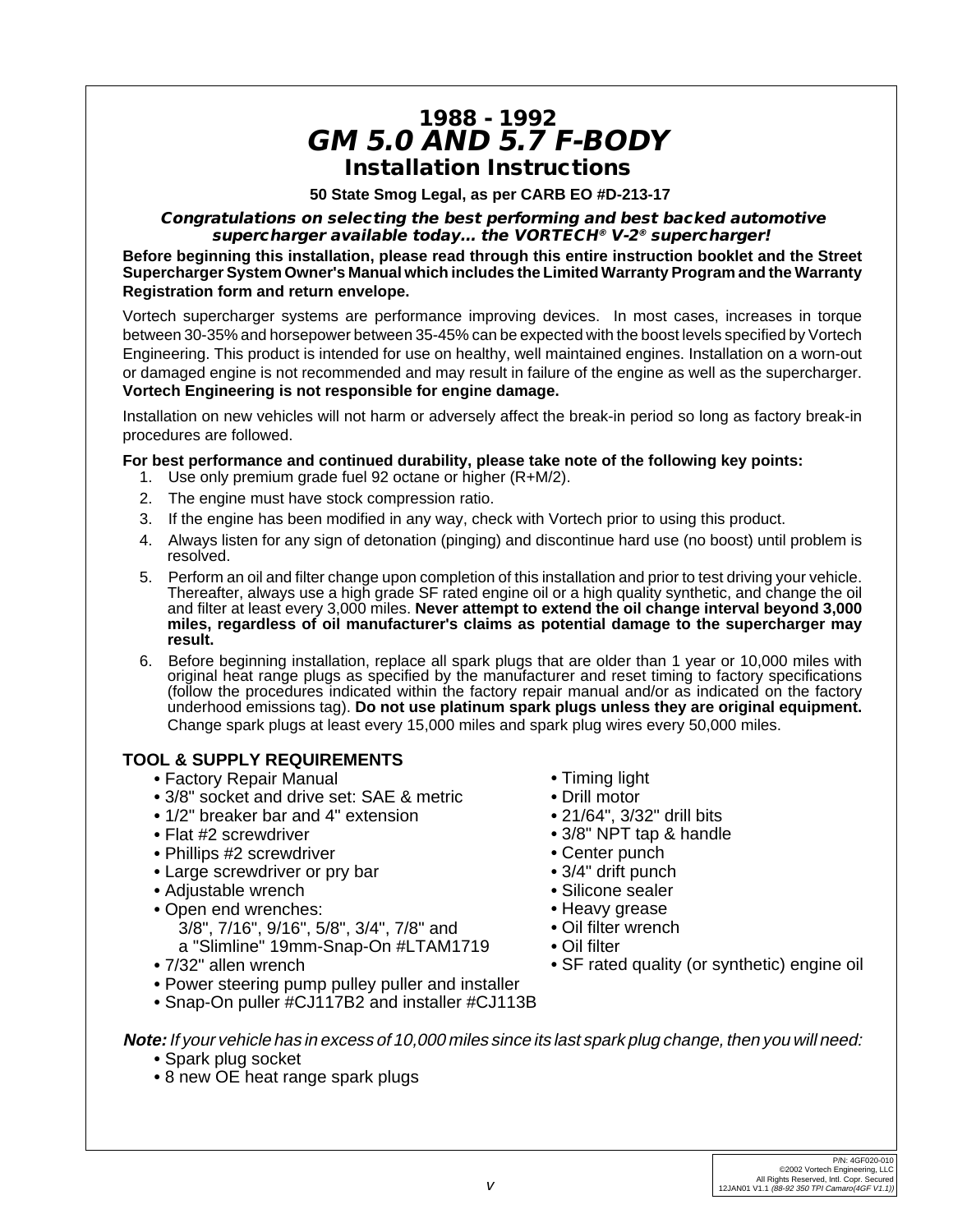# **SPECIAL NOTICE CONCERNING THE MSD IGNITION SYSTEM**

The MSD Boost Timing Master, manufactured by Autotronic Controls Corporation, included in this kit is serviced exclusively by the manufacturer. Autotronic Controls Corporation warrants this product to be free from defects in material and workmanship under normal use and if properly installed for a period of one year from the date of purchase. In case of malfunction, this unit will be repaired free of charge according to the terms of the warranty. If found to be defective as mentioned above, it will be repaired or replaced if returned prepaid along with proof of date of purchase. This shall constitute the sole remedy of the purchaser and the sole liability of Autotronic Controls Corporation and/or Vortech Engineering, Inc. To the extent permitted by law, the foregoing is exclusive and in lieu of all other warranties or representations whether expressed or implied, including any implied warranty of merchantability or fitness. In no event shall Autotronic Controls Corporation and/or Vortech Engineering, Inc. be liable for labor charges, special or consequential damages.

When returning this unit for service, proof of purchase must be supplied for warranty verification. After the warranty period has expired, repair service is charged between a minimum and maximum charge. In either case, please send the unit pre-paid with proof of purchase to the attention of:

> **Autotronic Controls Corporation Customer Service Department 12120 Esther Lama Suite #114 El Paso, Texas, 79936 Phone: (915) 855-7123 Fax: (915) 857-3344 www.msdignition.com**

The repaired unit will be returned as soon as possible after receipt, COD for any charges. Be sure you include a detailed account of any problems experienced, the type of vehicle and any modifications.

Should you have any technical or installation questions regarding this unit, contact Vortech Engineering, Inc. directly at (805) 247-0226, M-F 8:00AM-4:30PM (PST).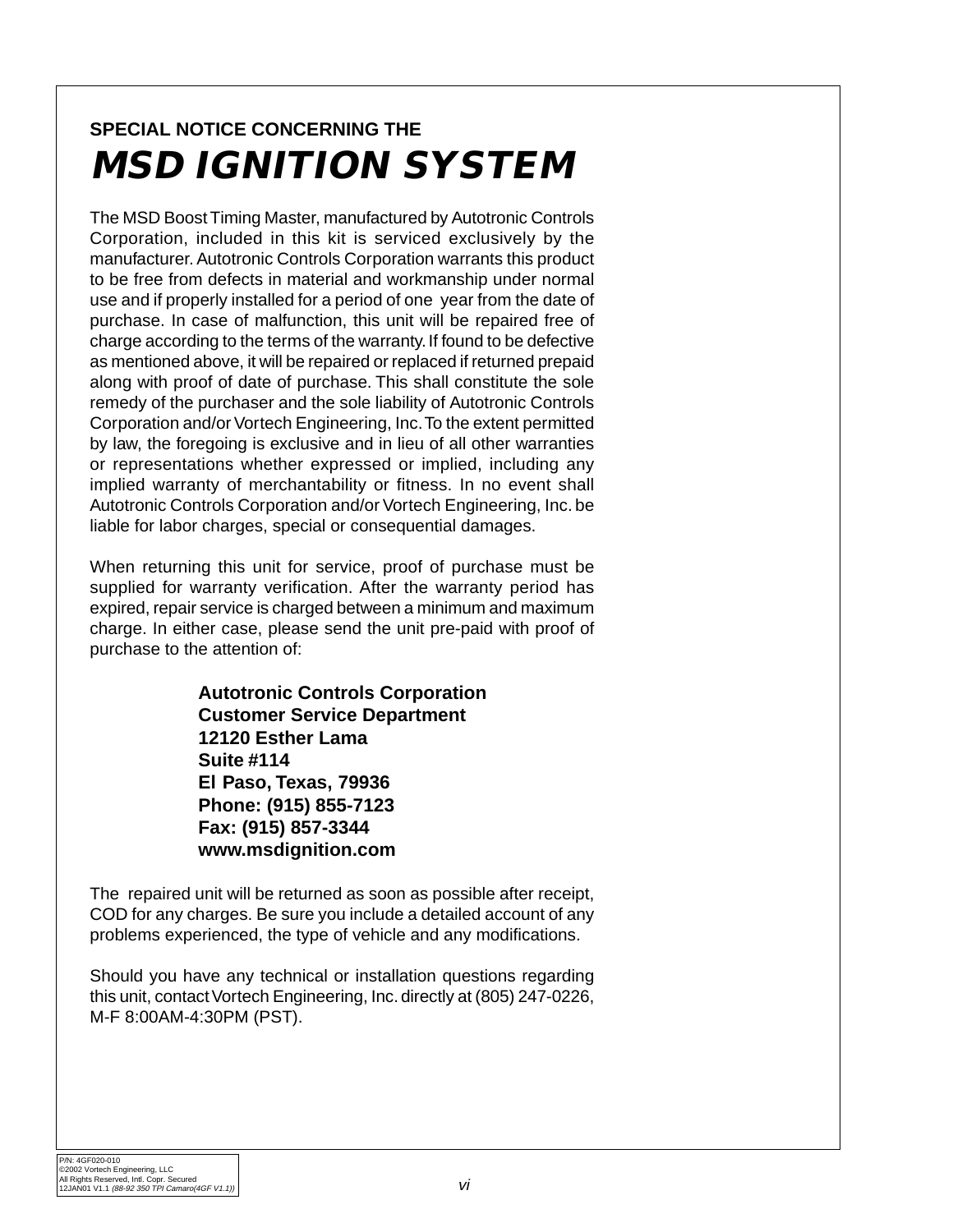# **1988-1992 5.0 and 5.7 F-Body**



# **Part No. 4GF218-060SQ**

# **PARTS LIST**

#### **IMPORTANT: Before beginning installation, verify that all parts are included in the kit. Report any shortages or damaged parts immediately.**

| <b>Part Number</b>      | <b>Description</b>                                       | Quantity            | <b>Part Number</b> | <b>Description</b>                 | Quantity     |
|-------------------------|----------------------------------------------------------|---------------------|--------------------|------------------------------------|--------------|
| 2E228-060               | <b>V-2 SU GER ASSEMBLY</b>                               | 1                   | 4GF130-036         | OIL DRAIN ASSEMBLY                 | 1            |
| 4GF111-021              | <b>MOUNTING BRACKET ASSEMBLY</b>                         | 1                   | 7U030-036          | 1/2" x 30" oil drain hose          | $\mathbf{1}$ |
| 4GF011-021              | Mounting bracket                                         | 1                   | 7R001-008          | #8 stainless hose clamps           | 2            |
| 4GF111-021              | Mounting plate                                           | 1                   | 7P375-017          | 3/8" NPT x 1/2" straight hose barb | 1            |
| 4GF017-041              | .875 x 4.305 spacer C                                    | 1                   | 7P375-033          | 3/8" NPT x 3/8" NPT street elbow   | $\mathbf{1}$ |
| 4GF017-051              | .875 x 2.305 spacer D                                    | 1                   |                    |                                    |              |
| 4GF017-011              | Idler spacer                                             | 1                   | 4GF155-010         | <b>WASHER RESERVOIR ASSEMBLY</b>   | 1            |
| 7A375-525               | 3/8-16 x 5- 1/4" bolts                                   | $\overline{2}$      | 4GF055-010         | Washer reservoir                   | 1            |
| 7A375-300               | $3/8 - 16 \times 3$ " bolt                               | $\mathbf{1}$        | 7U030-046          | 5/32" x 32" vacuum line            | 1            |
| 7A375-100               | 3/8-16 x 1" bolts                                        | $\overline{7}$      | 7U100-055          | 6" nylon tie wraps                 | 4            |
| 7C010-030               | M <sub>10</sub> -1.5 x 30mm bolt                         | 1                   | 7R003-020          | 1-1/4" adel clamp                  | $\mathbf{1}$ |
| 7K375-040               | 3/8" AN960 flat washers                                  | 10                  |                    |                                    | 1            |
| 7J375-044               | 3/8" SAE washers                                         | 5                   | 7E010-050          | #12 x 1/2" sheet metal screw       |              |
| 7L375-075               | 3/8" lock washer                                         | $\mathbf{1}$        |                    |                                    |              |
| 7A375-550               | 3/8-16 x 5-1/2" bolts                                    | $\overline{2}$<br>1 | 4FA111-032         | <b>BELT TENSIONER ASSEMBLY</b>     | 1            |
| 7A375-17A<br>4GF016-160 | 3/8-16 X 1-3/4" flat allen bolt<br>Idler ribbed pulley   | 1                   | 7J012-092          | 12mm flat washers                  | 3            |
| 7C012-050               | 12mm x 1.75 x 50mm bolt                                  | 1                   | 4FA011-032         | <b>Belt tensioner</b>              | $\mathbf{1}$ |
| 7G010-175               | 12mm x 1.75 nut                                          | 1                   | 7C012-050          | 12mm x 1.75 x 50mm bolt            | 1            |
|                         |                                                          |                     | 4FA016-150         | Smooth pulley tensioner            | 1            |
| 4GF112-010              | <b>AIR INTAKE ASSEMBLY</b>                               | 1                   | 2A017-010          | Idler pulley spacer                | $\mathbf{1}$ |
| 4FA012-012              | 90° intake elbow                                         | 2                   | 7C012-020          | 12mm x 1.75 x 20mm bolts           | 2            |
| 4GF012-022              | Intake elbow                                             | 1                   | 7C012-022          | 12mm x 1.75 x 22mm thin head bolt  | 1            |
| 7S350-300               | $3-1/2"$ x 3 sleeve                                      | 1                   | 7G010-175          | 12mm x 1.75 nut                    | 1            |
| 7S350-200               | 3-1/2" x 2" sleeve                                       | 1                   |                    |                                    |              |
| 7U035-000               | 3-1/2" x 14" flex hose                                   | 1                   | 4GF101-002         | <b>FUEL PUMP ASSEMBLY</b>          | 1            |
| 8H040-030               | Air filter                                               | 1                   | 8F001-002          | 155 inline fuel pump               | 1            |
| 7R001-008               | #8 stainless hose clamps                                 | 4                   |                    |                                    | $\mathbf{1}$ |
| 7U030-036               | 1/2" x 24" oil drain hose                                | 1<br>1              | 7R003-008          | 1/2" adel clamp                    |              |
| 7P375-017<br>7J250-150  | 3/8" NPT x 1/2" straight hose barb<br>1/4" fender washer | 1                   | 7R003-024          | 1-1/2" adel clamp                  | 1            |
| 7A250-074               | $1/4 - 20 \times 3/4$ " bolt                             | 1                   | 7P375-050          | 3/8" hose mender                   | 1            |
| 7R002-056               | #56 hose clamps                                          | 4                   | 7R001-004          | #4 hose clamps                     | 4            |
| 7R002-052               | #52 hose clamps                                          | 4                   | 7U100-055          | 6" nylon tie wraps                 | 6            |
| 7U375-052               | 3/8" vacuum cap                                          | 1                   | 5W001-011          | 16-14GA eyelet                     | $\mathbf{1}$ |
| 7S300-100               | 3" x 1" sleeves                                          | 1                   | 5W001-010          | 16-14GA female slides              | 3            |
| 5W001-007               | $3/16"$ x $8"$ shrink tube                               | 1                   | 5W118-021          | 18GA 10" standard black wire       | 1            |
| 5W118-025               | 18GA 18" standard black wire                             | 1                   | 5W118-034          | 18GA 156" standard red wire        | 1            |
| 5W118-032               | 18GA 18" standard red wire                               | 1                   | 5W001-002          | Fuse tap                           | $\mathbf{1}$ |
| 5W118-075               | 18GA 18" standard orange wire                            | 1                   | 7E010-050          | #12 x 1/2" sheet metal screws      | 2            |
| 5W118-085               | 18GA 18" standard green wire                             | 1                   | 7E010-046          | #8 x 3/4" sheet metal screw        | $\mathbf{1}$ |
| 7P500-001               | PVC hose mender                                          | 1                   | 7U031-018          | $5/16 \times 6$ " fuel hose        | $\mathbf{1}$ |
| 4GF112-020              | AIR DISCHARGE ASSEMBLY                                   | 1                   |                    |                                    |              |
| 4GF012-020              | Discharge tube                                           | 1                   | 4GF160-015         | <b>EVAPORATOR CANNISTER KIT</b>    | 1            |
| 7S275-200               | 2-3/4" x 2 sleeve                                        | 1                   | 7U030-016          | $1/4$ " x $15$ " fuel hose         | 1            |
| 7S400-200               | 4" x 2" sleeve                                           | 1                   | 7U030-046          | 5/32" x 24" vacuum line            | 1            |
| 7R002-044               | #44 hose clamps                                          | 2                   |                    |                                    |              |
| 7R002-064               | #64 hose clamps                                          | $\overline{c}$      | 5W122-061          | 22GA 12" standard blue wire        | $\mathbf{1}$ |
|                         |                                                          |                     | 5W122-251          | 22GA 12" standard white/black wire | 1            |
| 4GF116-010              | <b>CRANK PULLEY ASSEMBLY</b>                             | 1                   | 5W001-037          | $3/16"$ x $3"$ shrink tube         | 1            |
| 4GF016-011              | Crank pulley                                             | 1                   | 5W001-012          | 22GA red solderless connectors     | 4            |
| 4GB017-041              | Crank pulley spacer                                      | 1                   |                    |                                    |              |
| 7B437-400               | 7/16-20 x 4" bolt                                        | 1                   | 4GF150-012         | <b>ALTERNATOR WIRE KIT</b>         | 1            |
| 7J375-044               | 3/8" SAE washers                                         | 3                   | 5W122-161          | 22GA 16" standard brown wire       | 1            |
| 7L375-075<br>2A046-988  | 3/8" lock washers<br>Belt                                | 3<br>1              | 5W122-231          | 22GA 16" standard green wire       | $\mathbf{1}$ |
|                         |                                                          | 1                   | 5W001-067          | $3/16"$ x 6" shrink tube           | 1            |
| 2A046-605<br>7B375-275  | Belt<br>3/8-24 x 2-3/4" bolts                            | 3                   | 5W001-012          | 22GA red solderless connectors     | 4            |
|                         |                                                          |                     |                    |                                    |              |
| 4GF130-026              | OIL FEED ASSEMBLY                                        | 1                   | 4GF238-068         | <b>FMU (with lines)</b>            | 1            |
| 7U030-026               | 1/4" x 37" oil feed hose                                 | 1                   | 6Z110-114          | 8:1 black fuel management unit     | 1            |
| 7P525-067               | .500 crimp ferrules                                      | 2                   | 4GF145-156         | 12" fuel line assembly             | 1            |
| 7P250-066               | #4 swivel x 1/4" hose barb fitting                       | 2                   | 4GF146-166         | 14" fuel line assembly             | 1            |
| 7P250-036               | #4 flare to 1/4" NPT                                     | 1                   | 7U030-046          | 5/32" x 60" vacuum line            | 1            |
| 7P250-122               | 1/4" AN917 pipe thread tee                               | 1                   |                    |                                    |              |
| 7P250-123               | $1/4$ " NPT x $1/2$ " nipple                             | 1                   | 7E010-046          | #8 x 3/4" sheet metal screws       | 2            |
| 7P250-075               | 1/4" NPT 45° street elbow                                | 1                   | 7U100-055          | 6" nylon tie wraps                 | 2            |
| 7P125-026               | 90° 1/8" NPT x #4 fitting                                | 1                   | 7R001-004          | #4 hose clamps                     | 2            |
|                         |                                                          |                     | 5A001-001          | <b>STAND ALONE IGNITION RETARD</b> | 1            |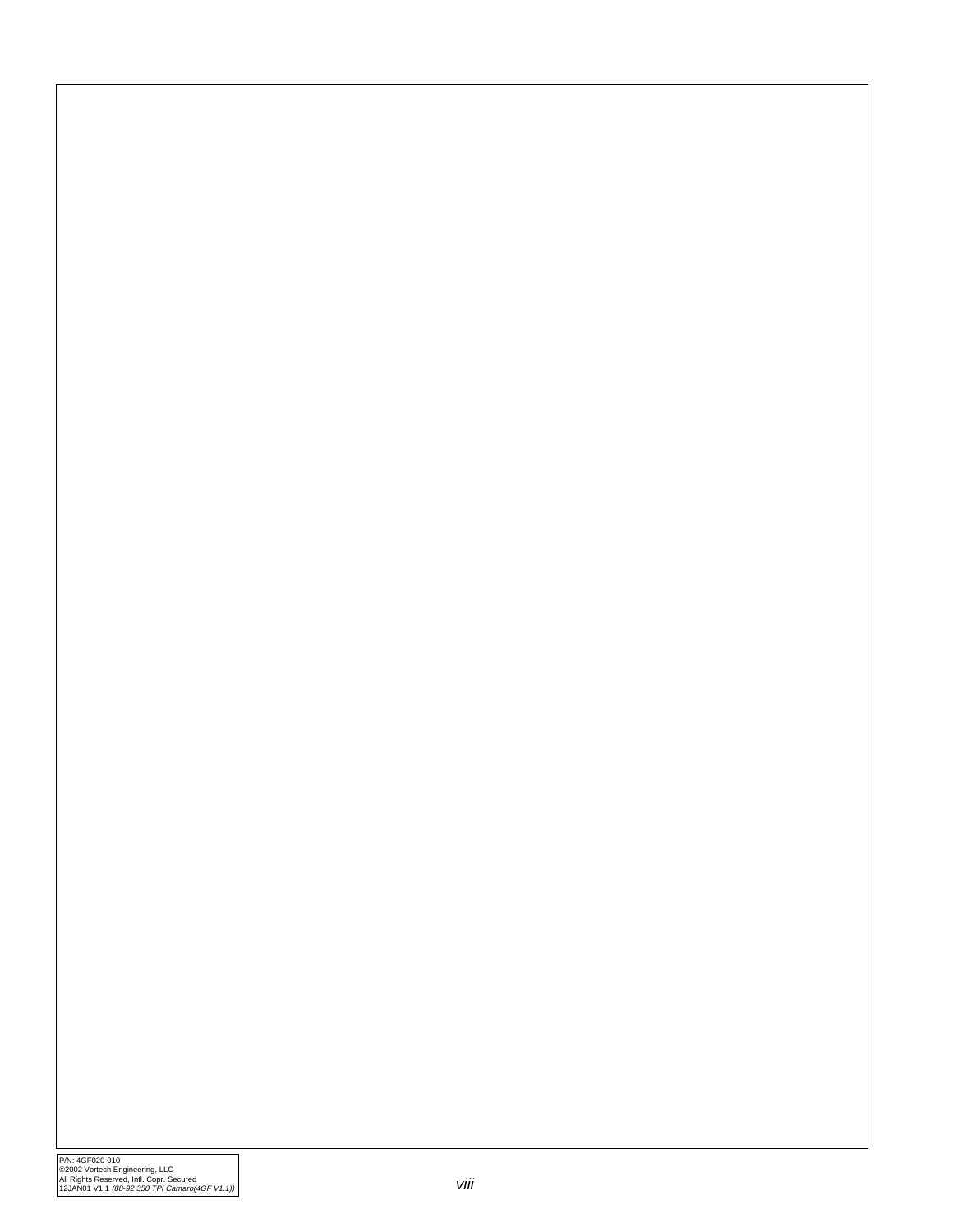# **PONTIAC SUPPLEMENTAL INSTRUCTIONS**

# **1. RELOCATE BATTERY**

- **A.** Remove the evaporative canister from the right front inner fender. Set aside for now.
- **B.** Remove the battery from its stock location at left front inner fender. Relocate battery to the right inner fender utilizing the existing factory hardware to resecure it.
- **C.** Coil and secure the excess length of positive battery cable with wire ties provided.
- **D.** Clip and extend the 8 gauge alternator wire connector with wire provided.
- **2. MOUNT THE VORTECH SUPPLIED WASHER RESERVOIR**
	- **A.** Locate the new washer fluid reservoir inward of the battery on the right side of the engine bay.

### **3. RELOCATE THE EVAPORATIVE CANISTER**

- **A.** The evaporative canister must be relocated to the right front behind the splash panel in front of the right wheel.
- **B.** For specific details locate item in section 9. (CANISTER RELOCATION) this instruction manual and follow the operations listed applying them to the right side of the vehicle.

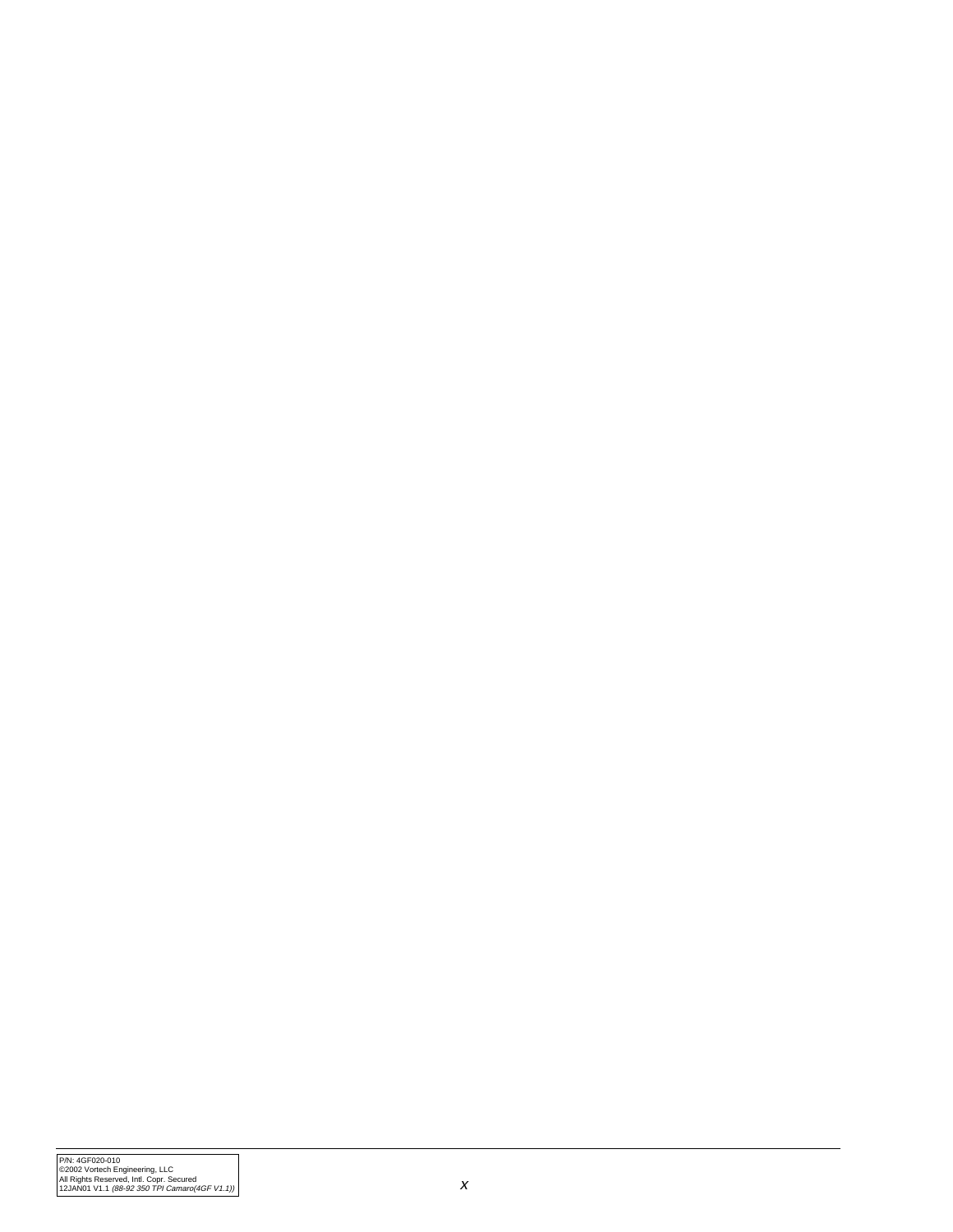# **1. COMPONENT REMOVAL A.** Disconnect the battery (negative lead). **B.** Remove and set aside the following components: **•** Air inlet bellows **•** Air filter cover assembly and elements and the panel below filter **•** Windshield washer reservoir **•** Accessory drive belt **•** Crankshaft pulley **•** Alternator (disconnect wiring) **•** Power steering pump pulley (use puller) • Power steering pump and bracket (DO NOT disconnect lines) **•** Power steering bracket

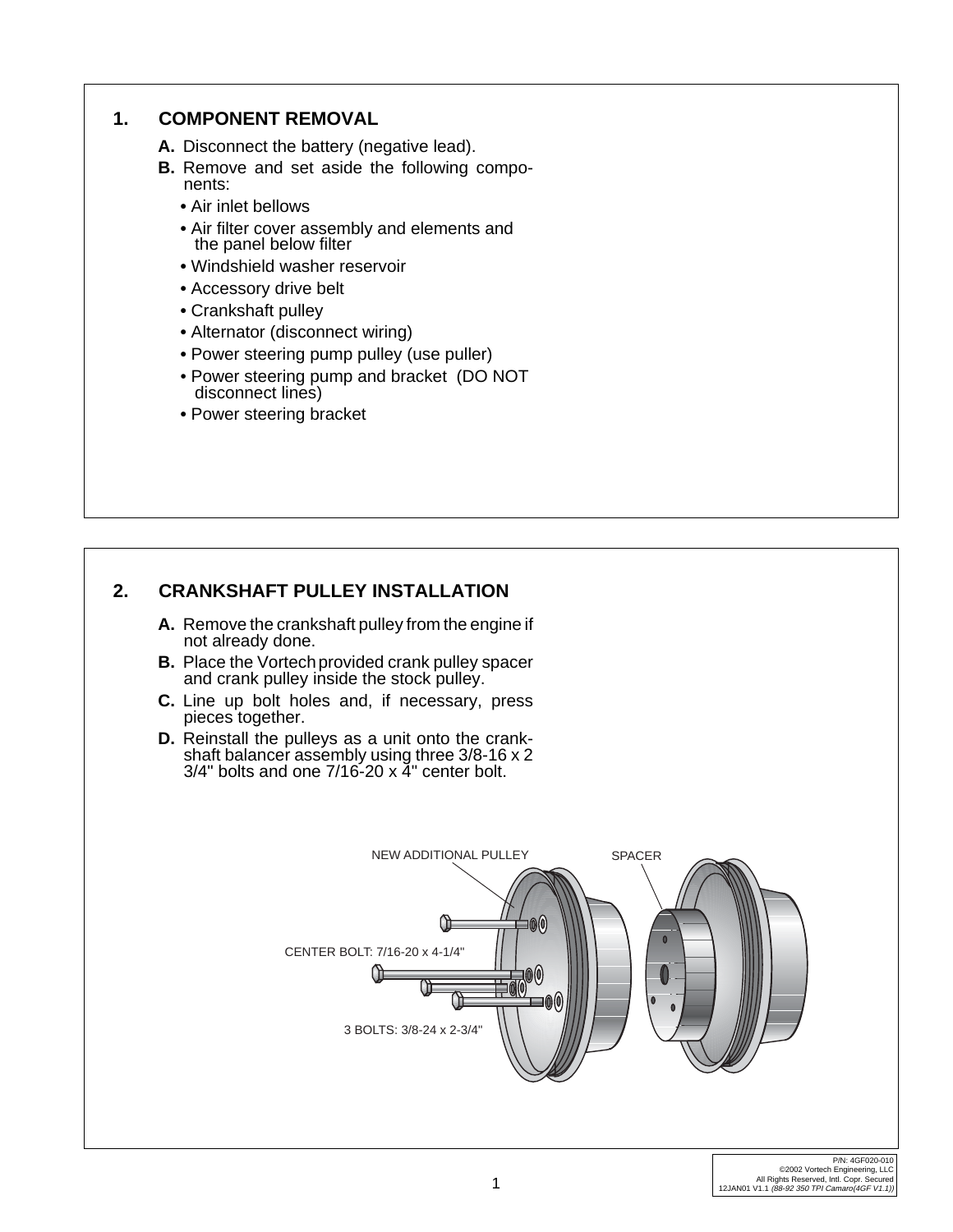### **3. OIL DRAIN LINE**

- **A.** Raise the front of the vehicle and support with appropriate jack stands.
- **B.** To provide an oil drain for the supercharger, it is necessary to make a hole in the oil pan. It is best to punch the hole rather than drill. Remove paint around the hole area so that it does not flake into the pan.
- **C.** Make a mark on the oil pan on the driver's side ahead of the oil filter. The mark should be 3" below the third bolt from the rear of the pan.
- **D.** Use a small center punch to perforate the pan and expand the hole. Switch to a larger diameter punch and expand the hole further to approximately 9/16" diameter. Most punches are made from hexagon material and may be placed in a socket with an extension to make this procedure easier.
- **E.** Tap the hole with a 3/8" NPT tap approximately 1/4" deep. Pack the flutes of the tap with heavy grease to catch and hold the chips. Once the tap is removed, it must be cleaned and repacked before tapping is resumed. Use a small magnet to check for any stray chips after tapping procedure.
- **F.** Thoroughly clean the threaded area with acetone or other solvent. Apply a small amount of silicone sealer to the new threads. Apply more sealer to the threads of the  $3/8$ " NPT  $90^{\circ}$  fitting and secure it in the hole with the hose fitting pointing forward and slightly upward. Make

 $\overline{S}$  sure a seal is the fitting at the fitting  $\overline{S}$ **NOTE:** This method of rolling over the lip of **NOTE:** This method of rolling over the lip of the hole and tapping it works well if CAREFULLY done and should cause no problems.

- **G.** Route the line forward along the top rail of the oil pan and secure to pan bolts with the clamps provided. Temporarily cover end of hose and secure out of the way.
- **H.** Drain and replace engine oil and change filter.



OIL FILTER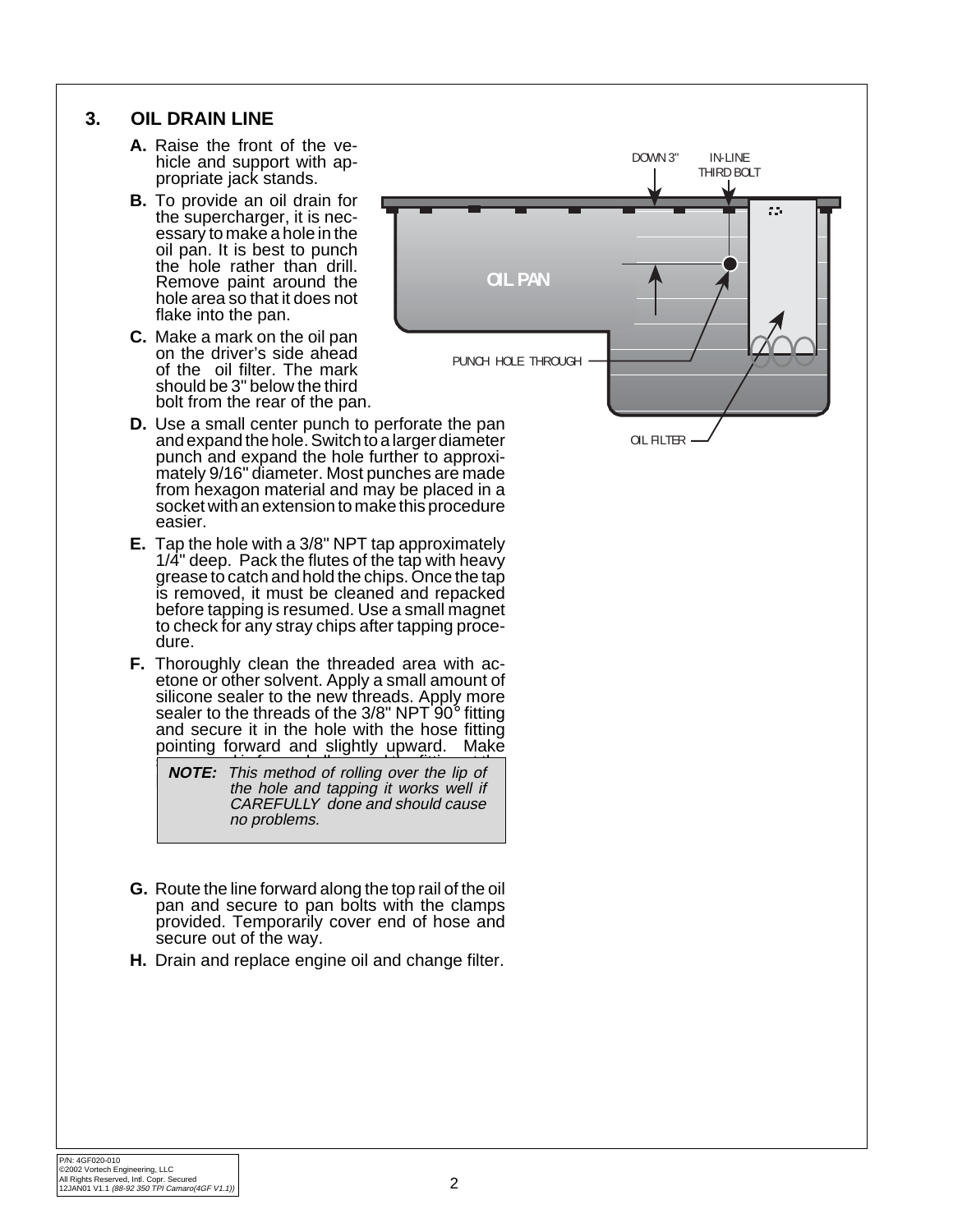# **4. OIL FEED LINE**

**A.** The supercharger uses engine oil for lubrication and must have an oil feed line connected to a filtered oil access on the engine and an oil return or drain. The return is a gravity drain and should be routed so a gradual drop is provided and connected to the oil pan above oil level and away from suspension components or exhaust headers or pipes.



**WARNING:** The oil system contains a small orifice that is easily plugged. DO NOT use any type sealant on any of the threads. Instead use clean engine oil. Disassemble and blow out entire line if you have any doubts.

- **B.** Remove the oil pressure sending unit located on the engine block just above the oil filter. Fit the 1/4" NPT tee fitting with the 1/4" NPT to flare adapter fitting provided. Refit the sending unit into the 45° fitting on the end.
- **C.** Connect the 1/4" oil feed line to the 1/4" NPT to adapter fitting. Route the line forward along the top rail of the oil pan next to the drain line and then upward, towards the supercharger future location. Secure to the drain line with the tie wraps provided.
- **D.** Temporarily cover the end of the hose and protect it from dirt until connecting to the supercharger.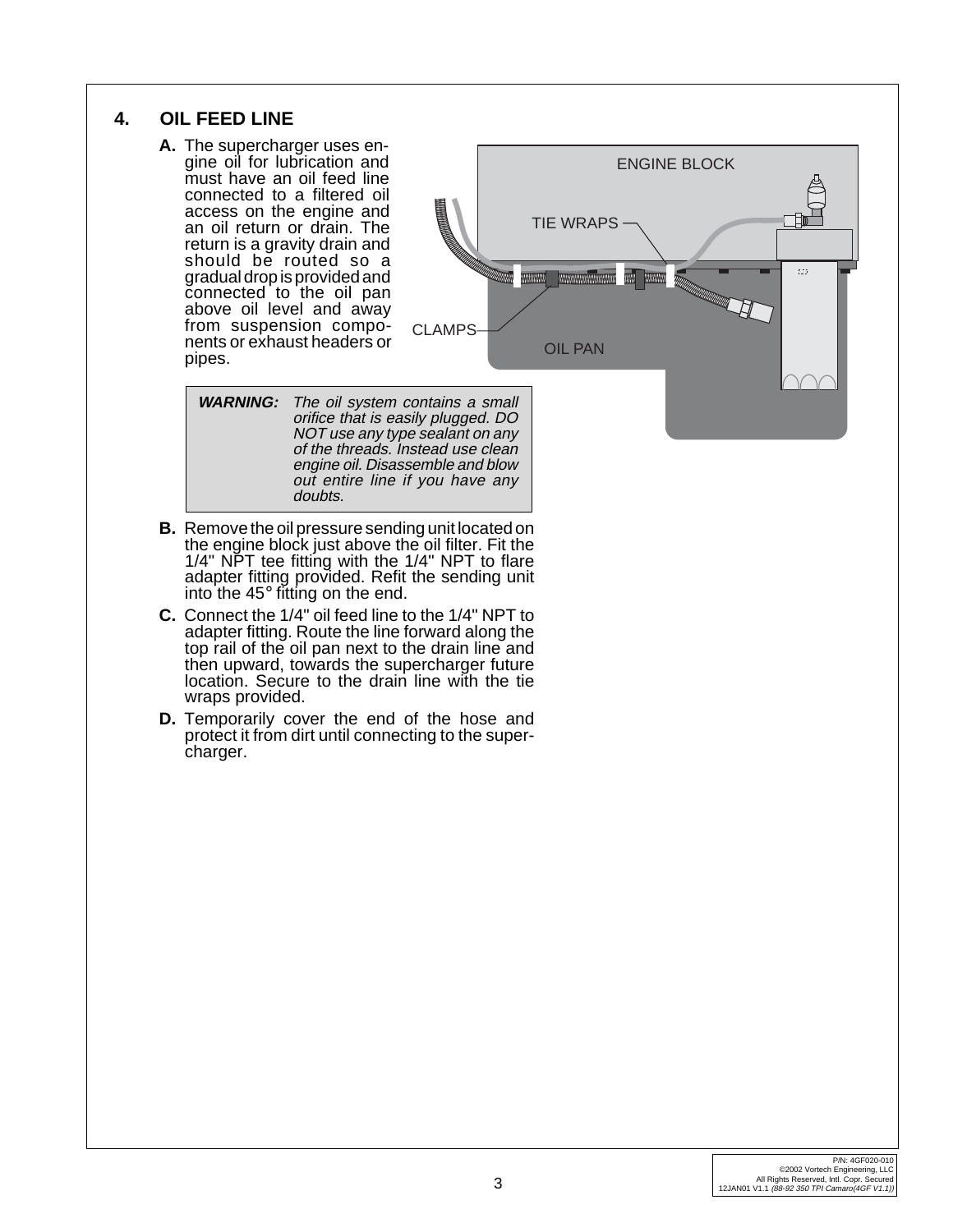## **5. AUXILIARY FUEL PUMP**

- **A.** Open the fuel fill cap briefly to vent any pressure. Find the stock 3/8" fuel feed line near the front of the engine's left valve cover.
- **B.** Cut the stock hose approximately 7" from the fitting nearer the engine and fit the new hose with the "splice fitting" into the engine end and secure with a clamp.
- **C.** Place the other end of the new hose on the pump outlet fitting (brass fitting) and secure with a clamp.
- **D.** Place the fuel pump inlet into the end of the remaining portion of hose (coming from the tank) and secure with the provided clamp.
- **E.** Mount the fuel pump to the flat surface ahead of the inner fender with the hold-down clamp provided as shown in the graphic.
- **F.** Connect the black wire to the fuel pump and then to a clean ground and secure.
- **G.** Connect the positive wire first to the pump and then to the +12V terminal at the fuse box using the adapter provided. It is important that the source is turned on with the key and remains on during cranking mode. A BLANK fuse will usually work for this purpose.
- **H.** Make sure the wires are carefully and properly secured.

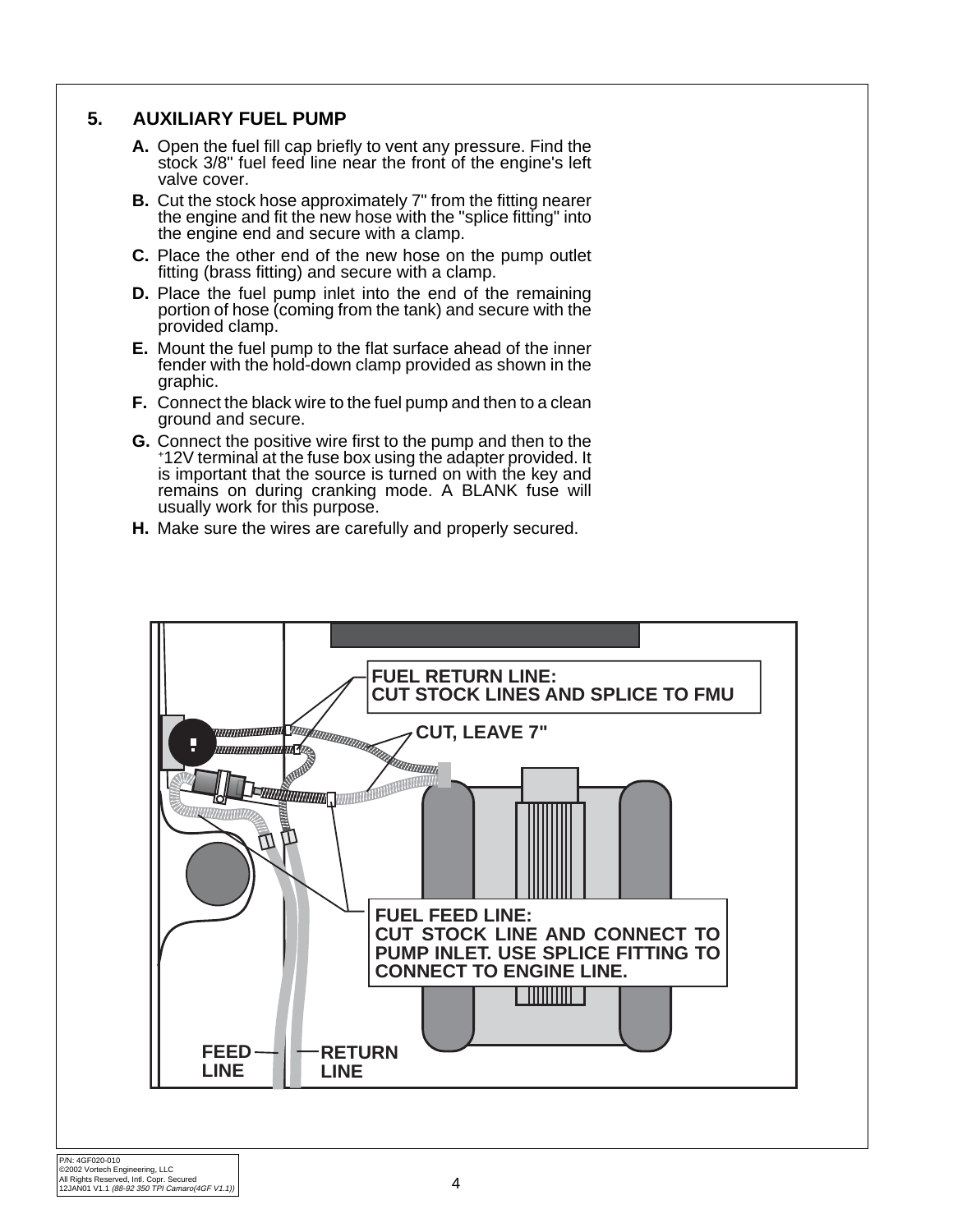# **6. FUEL MANAGEMENT UNIT INSTALLATION**

- **A.** Mount the fuel management unit (FMU) to the inner fender on the driver's side. Placement should be on the vertical flat area near the top of the fender above and just rearward of the horn assemblies. Using the FMU mounting bracket as a template, mark and drill two 3/32" holes. Use the sheet metal screws in the kit to secure.
- **B.** It is necessary to plumb the FMU into the fuel return line. Start by cutting the fuel return line 7" from the end at the engine.
- **C.** Using the hose splice connect the 14" fuel line supplied to the 7" length of stock hose and connect to the FMU inlet.
- **D.** With the second hose splice connect the 12" fuel line provided to the other end of the cut fuel line. Connect the other end to the outlet fitting on the FMU.
- **E.** Connect the 5/32" vacuum line from the FMU to the intake manifold fitting and secure.

**NOTE:** Make sure you have routed all fuel lines away from all moving parts, sharp edges, exhaust pipes and manifold. Secure the fuel lines with the tie wraps.

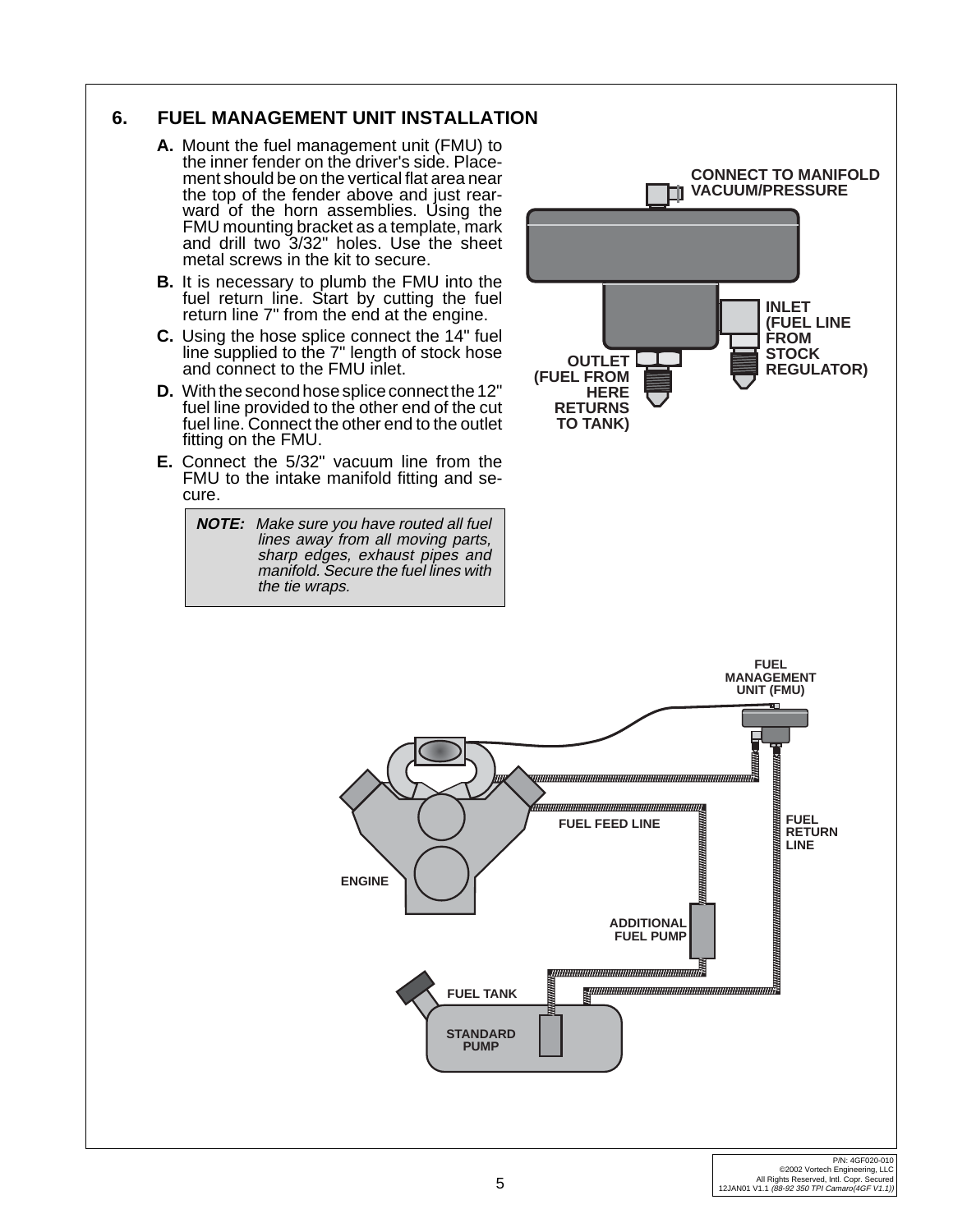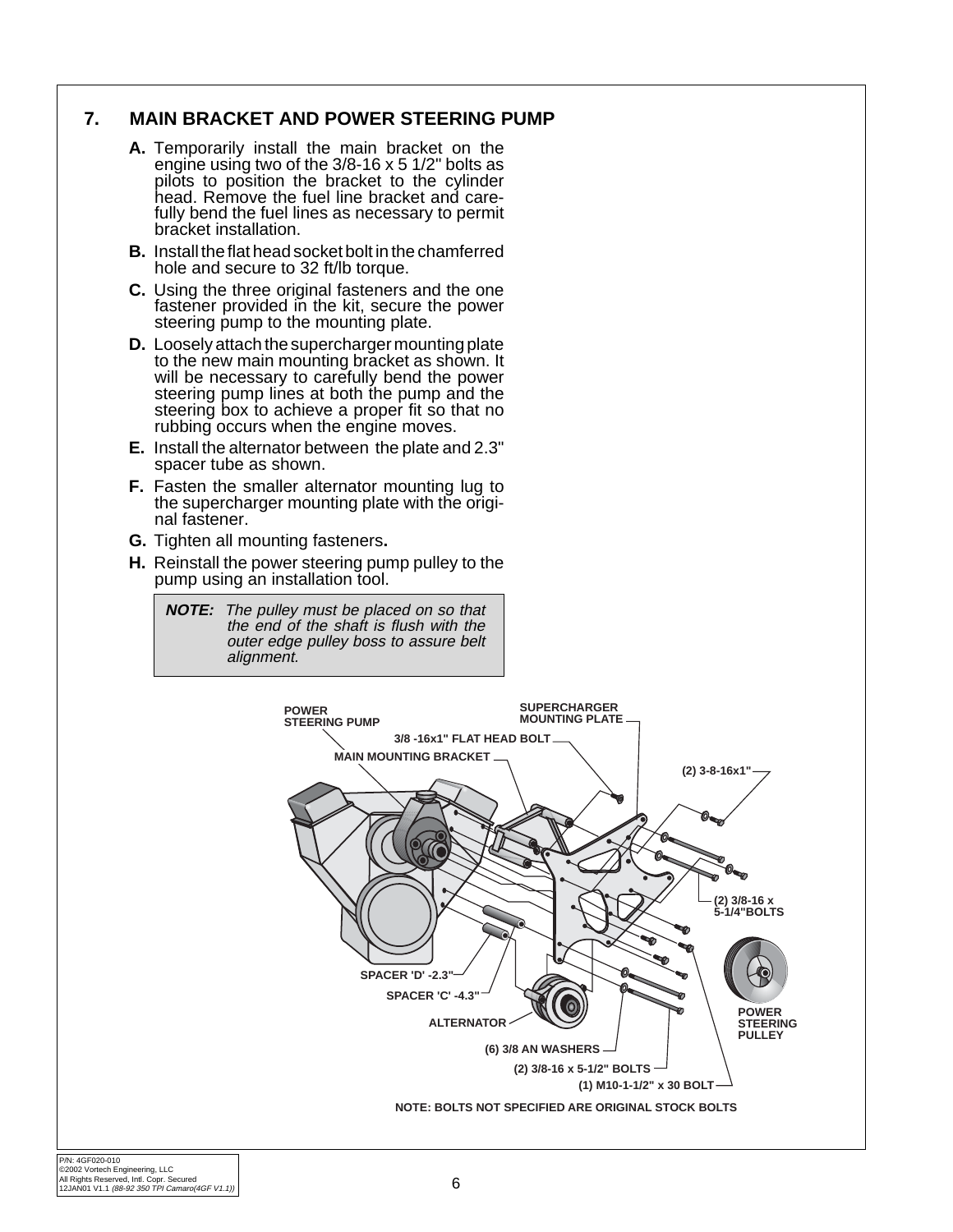# **8. SUPERCHARGER MOUNTING**

- **A.** Attach the supercharger drain hose to the fitting on the bottom of the supercharger and secure with the clamp provided. Make sure the clamp is rotated so that it will not interfere with the mounting plate when installed.
- **B.** Mount the supercharger to the mounting plate with the five 3/8-16 x 1" bolts and washers as shown and tighten to 24 ft./lb.
- **C.** Attach the oil feed line and secure. Use only oil and no sealants.
- **D.** Install the new accessory drive belt as per the original diagram except over the added idler.
- **E.** Loosely attach the tensioner bracket to the supercharger and fit the supercharger drive belt as shown in the diagram below. Adjust belt tension by rotating the adjuster plate and secure. Be careful not to overtighten the fasteners.



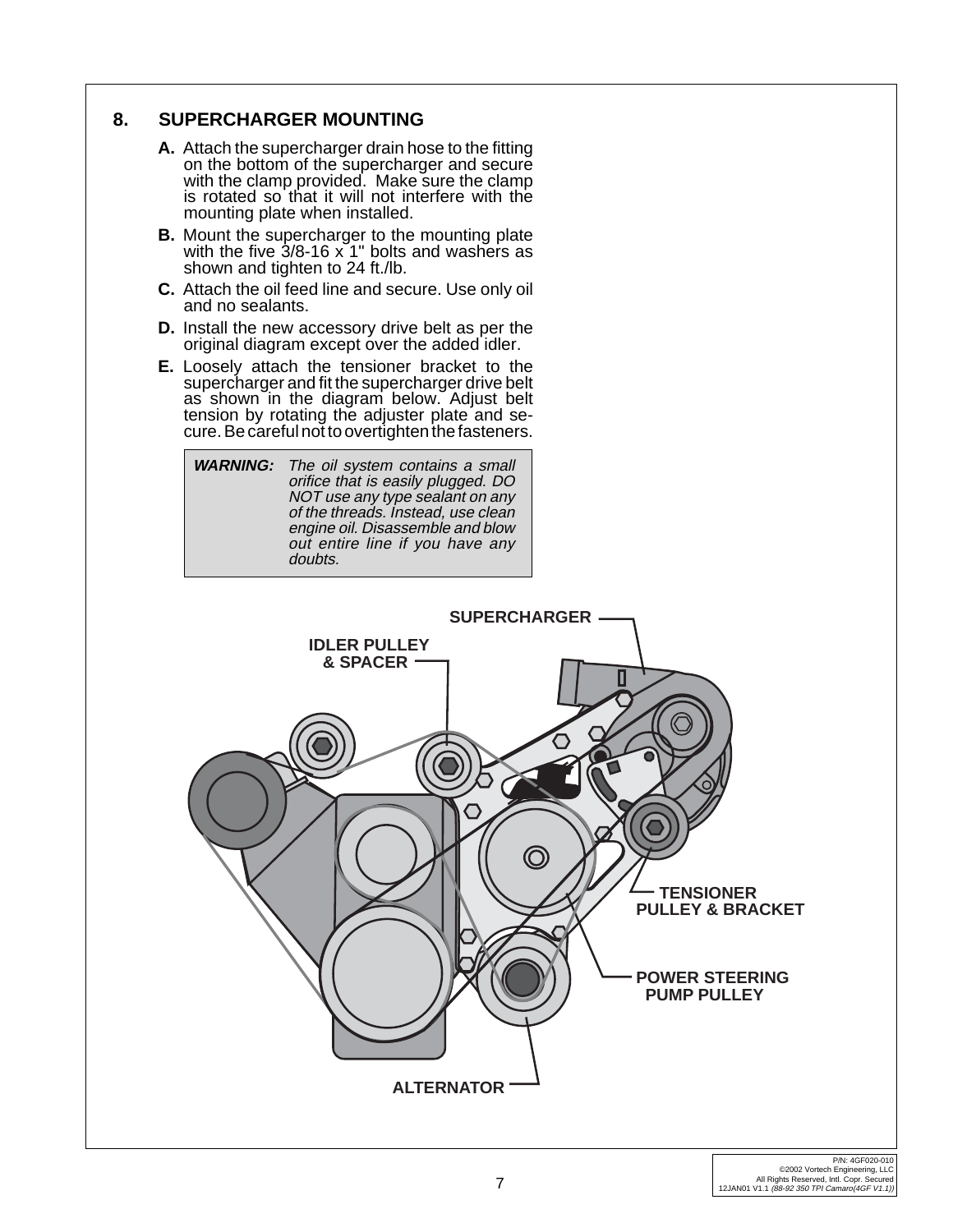# **9. CANISTER RELOCATION**

- **A.** Remove the plastic splash panel in front of the left front tire (panel is secured by two bolts and two snaps).
- **B.** Remove hose from between evaporative canister and 'Y' fitting. Replace with 15" long hose.
- **C.** Remove the hose between the evaporative canister and the throttlebody. Replace with 23" long hose.
- **D.** Disconnect the solenoid wire from the canister and extend it 12" with the wire provided.
- **E.** On the plastic panel, lay out the rear hole location as per diagram and mark. Place canister on top of panel (fittings facing the front of the car) and using the canister as a template, mark the second hole 1/2" from edge.
- **F.** Drill the marked holes with a 21/64" bit.
- **G.** Attach the canister to the plastic panel with the fasteners.
- **H**. Reinstall the panel with the canister, hoses and wire by first routing the hoses and wire through the opening near the rear of the headlights. Reconnect the hoses and wire and secure with tie wraps.



#### **10. ALTERNATOR WIRE EXTENSION**

- **A.** Find the large RED CHARGE WIRE and separate from the harness to the engine's right side. Reroute the wire from the right side of the engine to the relocated alternator by following the oil cooler tubes in front of the oil pan.
- **B.** Reattach the charge wire to the alternator and secure to the cooler tubes.
- **C.** The wires to the alternator connector must be extended 12". Cut the wires 3" from the plug and strip insulation on all cut ends.
- **D.** Extend the wires by splicing in the12" lengths provided. It is best to solder the connections and cover with the shrink tube insulation provided. Crimp-type butt connectors are also provided and may be used; however, they are less desirable.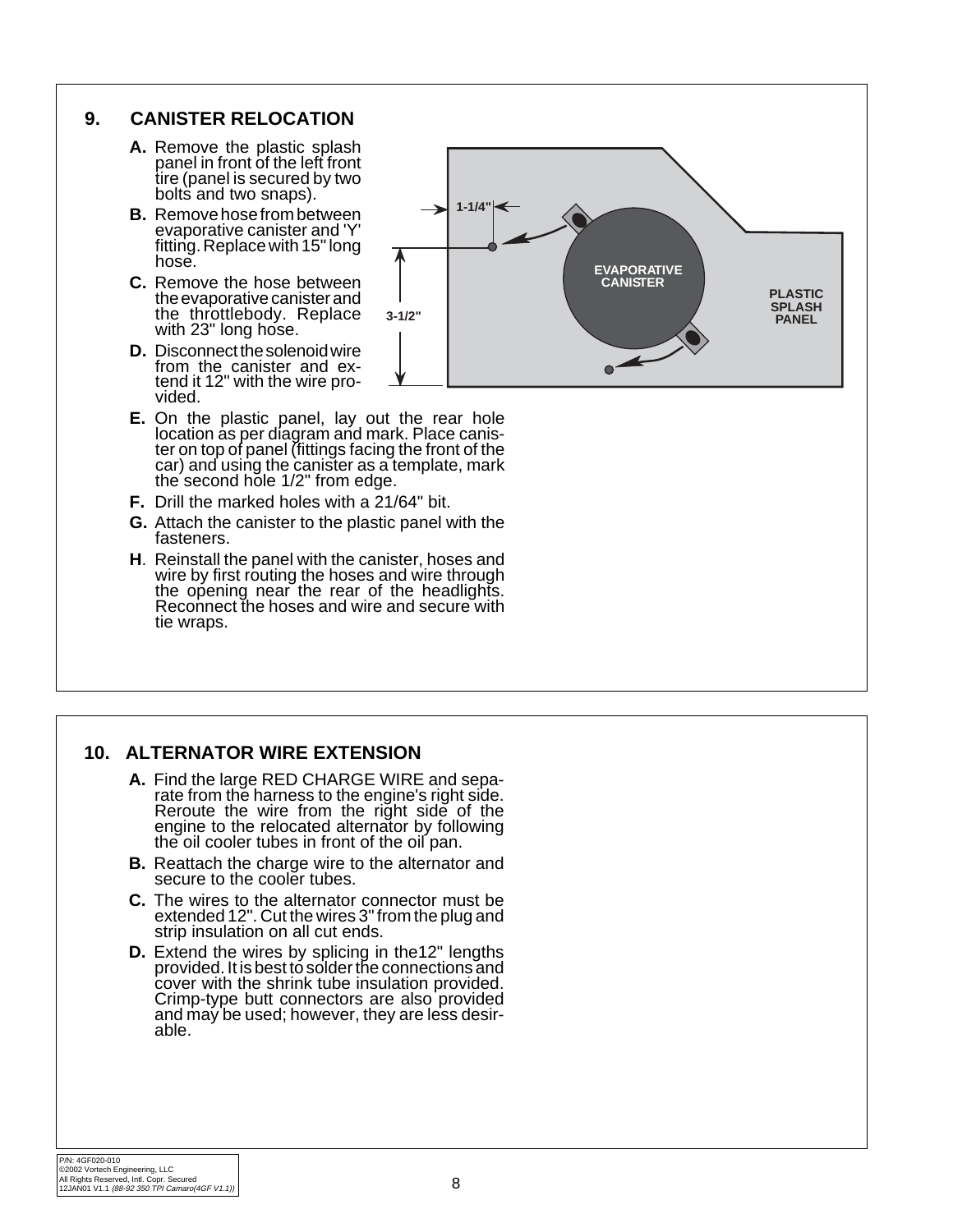# **11. AIR FILTER, INLET DUCT AND DISCHARGE PLENUM**

- **A.** Locate the new air filter on the flat area to the rear of the left headlight and secure through the end of the filter to the panel floor with the bolt and washer provided.
- **B.** Use the three plastic elbows, wide blue sleeves and 3 1/2" flex tube to connect the air filter to the supercharger inlet as shown in the photo in section 14 and secure with the hose clamps provided. Do not overtighten the clamps.

**NOTE:** Position the elbows and sleeves as low and as close to the supercharger as possible. CHECK for HOOD CLEAR-ANCE and reposition ducts as necessary.

- **C.** If the vehicle is not equipped with a mass air flow (MAF) sensor, disregard this point.
	- **1.** Slide the two narrow blue sleeves onto the inlet and outlet of the MAF sensor.
	- **2.** Splice the MAF into the center of the 3 1/2" flex hose. Extra clamps are provided.
	- **3.** The wires from the sensor must be extended 18". Cut the wires 3" from the plug and strip insulation on all cut ends. Extend the wires by splicing in the four lengths provided. It is best to solder the connections and cover with the shrink tube insulation provided. Crimp-type connectors may be used; however, they are less desirable.
- **D**. Place the discharge duct with the blue sleeves between the throttle body and the supercharger and secure with clamps as shown.
- **E.** Disconnect the crankcase vent hose from the side of the throttle body and place the rubber cap on the tube and secure. Route the 1/2" hose from the brass fitting, located on the upper inlet elbow at the supercharger, under the discharge plenum and connect to the crankcase vent hose with the connector tube and clamps provided.

**NOTE:** Some vehicles vent the left valve cover; in which case, the breather hose would go directly there and may require trimming.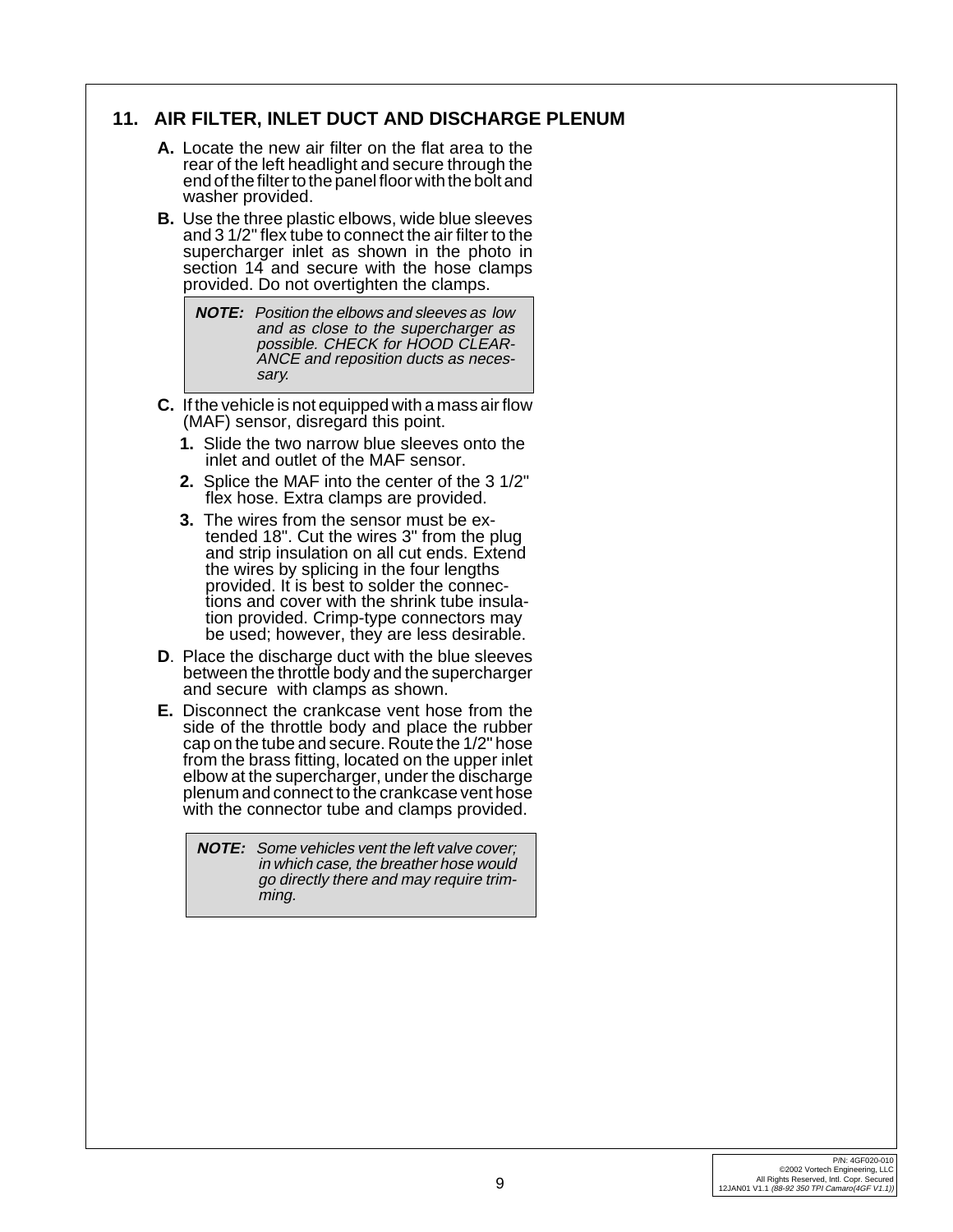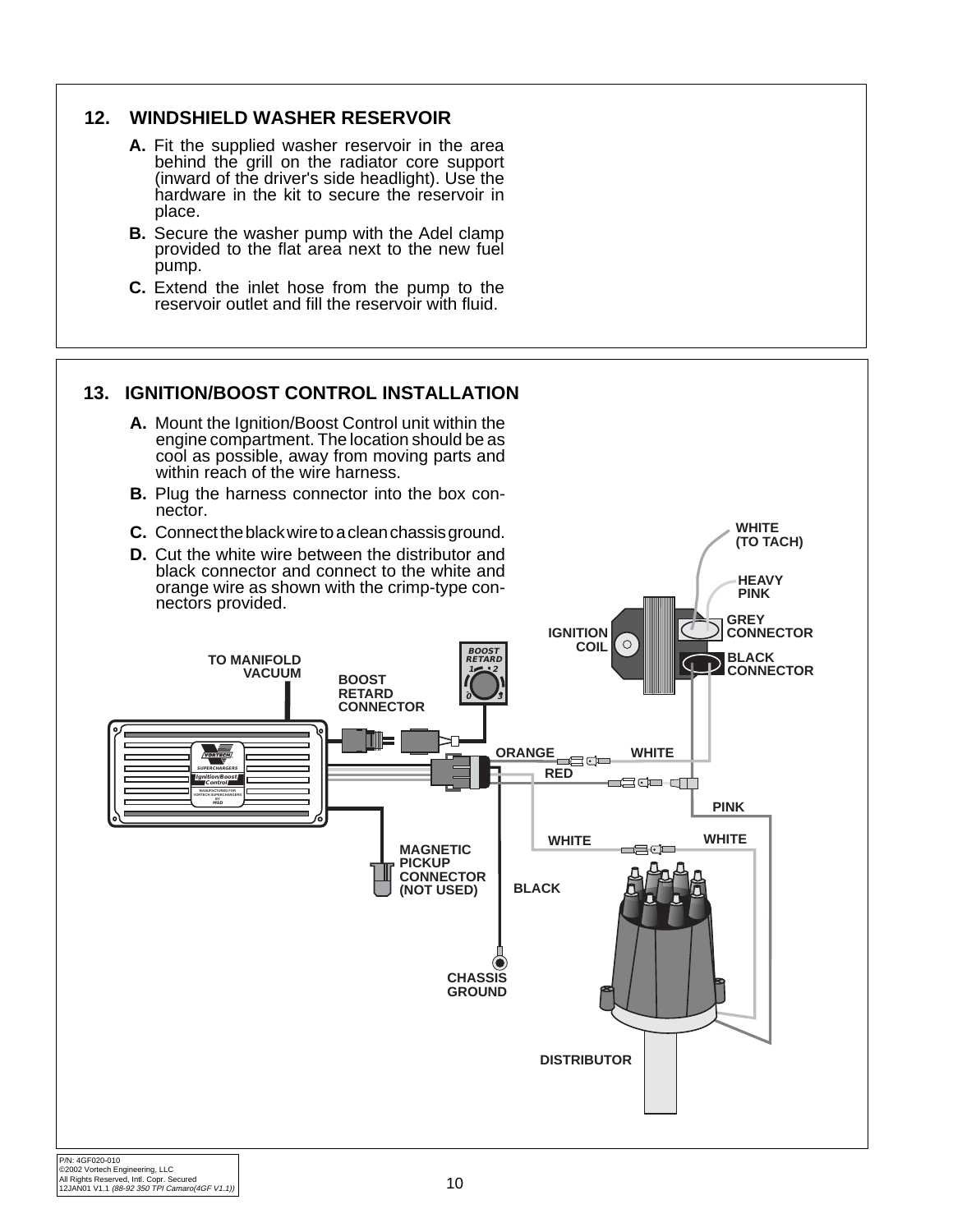# **13. IGNITION/BOOST CONTROL INSTALLATION, cont'd.**

- **E.** Using the wire splice connector provided, connect the red wire to the pink wire located between the distributor and coil. Use the short extension wire provided.
- **F.** Connect the vent to manifold pressure.
- **G.** Route the Ignition/Boost Control wires through the firewall from the interior side. Mount the knob in an easily accessible place.
- **H.** Connect the wires to ther plastic oval wiring connector on the Ignition/Boost Control unit using the snap-on connector supplied in the Ignition/Boost Control kit.

**NOTE:** The wiring to the Boost/Control knob can be matched to either of the corresponding wires in the boost retard connector.

# **14. IGNITION/BOOST CONTROL UNIT OPERATION**

**A.** The Ignition/Boost Control unit is designed to retard ignition in relation to boost.

#### **Example of Ignition Retard vs. Boost:**

- **B.** The unit is adjustable from 0° of ignition retard to 3° of ignition retar for each pound of boost, up to a maximum of 15°.
- **C.** Using the 1° per pound position as a starting point, adjust the ignition retard knob until just beyond the point of detonation. Use third gear for testing in a safe area or road. Adjust the retard according to changes in altitude and fuel quality.

**CAUTION:** It is extremely important that the boost retard never be turned to 0°. It is recommended that in stock street applications, the knob be at no less than 1° lb.